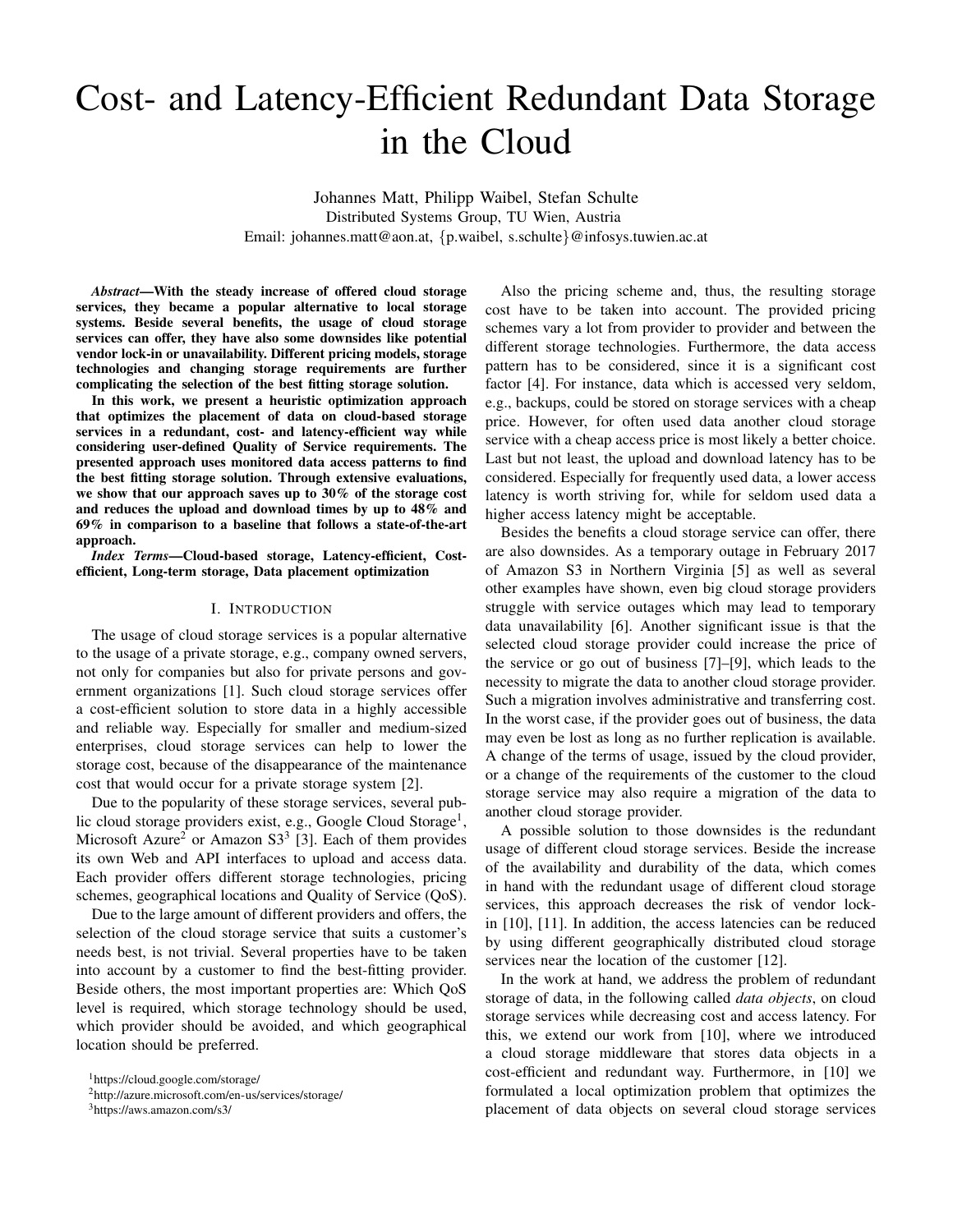while considering user defined requirements, e.g., availability of the data objects. In this work, we present a heuristic optimization approach for the data object placement on multiple cloud storage services that:

- Optimizes the data object placement in a cost-efficient and redundant way.
- Optimizes the data object placement to minimize access latencies.
- Considers predefined requirements, i.e., availability, durability, and vendor lock-in.
- Considers monitored access patterns of the data objects and monitored access latencies of the storage services.

This paper is structured as follows. In Section II, we present required background information for the presented approach, while in Section III, we discuss the general approach of storing data redundantly on cloud storage services. Afterwards, the heuristic optimization approach is discussed in Section IV. Section V discusses the evaluation setup and Section VI presents the evaluation of the novel heuristic approach. The paper then concludes with the discussion of the related work in Section VII and the conclusion in Section VIII.

## II. BACKGROUND

# *A. Quality of Service*

When storing data on cloud storage services, several QoS requirements have to be considered. The most important constraints are availability, durability, vendor lock-in factor and access latency [9], [12]–[14].

*1) Durability:* The durability describes the probability that data stored on a storage service does not get lost permanently, e.g., due to a hardware failure. This parameter is defined in percentage over a time span, e.g., a durability of 99.99999% over a given year [15].

*2) Availability:* The availability describes the probability that the permanently stored data can be accessed, i.e., the storage service is up and running, in percentage [15], [16]. For instance, 99.9999% over a given year defines that the data on a storage can be accessed at any time within this year with a probability of 99.9999%.

*3) Vendor lock-in factor:* A vendor lock-in describes the situation when the data is stored on a specific storage provider and cannot be migrated to another provider [4]. This can happen for example when the provider is temporarily unavailable or goes out of business [6], [11]. The vendor lock-in factor is calculated by  $lockin = \frac{1}{N}$ , where N is the number of storage services that are used to store a data object (*lockin*  $\in$  (0, 1)).

*4) Latency:* Latency defines the delay between sending a request and receiving a response to the request. It is defined as the end-to-end Round-Trip Time (RTT), where RTT defines the time that elapses between sending a request to a service (here: a storage service) and receiving a response, e.g., the requested data object. The latency is defined as a time period, e.g., a latency of 100ms defines that 100ms after sending a request a response is received [17].

The required QoS attributes are defined in Service Level Agreements (SLAs) between the provider and the customer [16].

#### *B. Erasure Coding*

Erasure coding is a redundancy mechanism that splits a data object into several chunks in a way that a subset of those chunks is enough to reconstruct the whole data object. An erasure coding configuration is defined by the tuple  $(m, n)$ , where  $m$  defines the amount of chunks that are required to reconstruct the data object and  $n (m < n)$  defines the amount of total chunks [18]–[20]. For instance, an erasure coding configuration of (2,3) defines that the data object is split into three chunks in a way that any subset of size two is enough to reconstruct the data object. Thus, erasure coding is a superset of RAID and also of a normal replication system [13], since, e.g., RAID 5 can be achieved by a (4,5) configuration and a replication system by a (1,3) configuration. The latter one will result in three identical replications.

#### *C. Pricing Models*

There is great variation of pricing models between the different cloud storage providers and storage technologies. However, most providers use the same foundation for their pricing models: All models charge the used storage space, the outgoing data transfer, and the number of write and read requests on a monthly base. Most providers do not charge for the incoming data transfer and delete operations. Several providers also use a *block rate pricing model* where the price decreases with a higher usage of the service [21], e.g., the more storage is used the cheaper it is to lease additional storage. There are different variants of the block rate pricing model: For example, while Amazon S3 uses the block rate pricing model for the storage cost and for the outgoing data transfer cost, Google Cloud Storage only uses it for the outgoing data transfer cost.

Storage providers with different geographically distributed data centers, called *regions*, are often offering cheaper prices to migrate data between different regions of the same provider. If data has to be migrated from one provider to another provider, the outgoing transfer and the incoming transfer are charged, which is normally more expensive than the migration prices within the same provider.

In addition to different geographical locations, several providers also offer different storage technologies. For instance, Amazon S3 offers the following technologies: Standard Storage, Standard-Infrequent Access (IA) Storage, and Glacier Storage. Each of them with different QoS properties and pricing models, e.g., while the Standard-IA Storage has a cheaper storage price it also has lower availability than the Standard Storage.

Especially in the case of long-term storage services, the pricing models differ from the pricing models of the standard storage services. Long-term storage services are designed for storage of data with rare data access, e.g., backup data. Therefore, those pricing models have lower storage cost but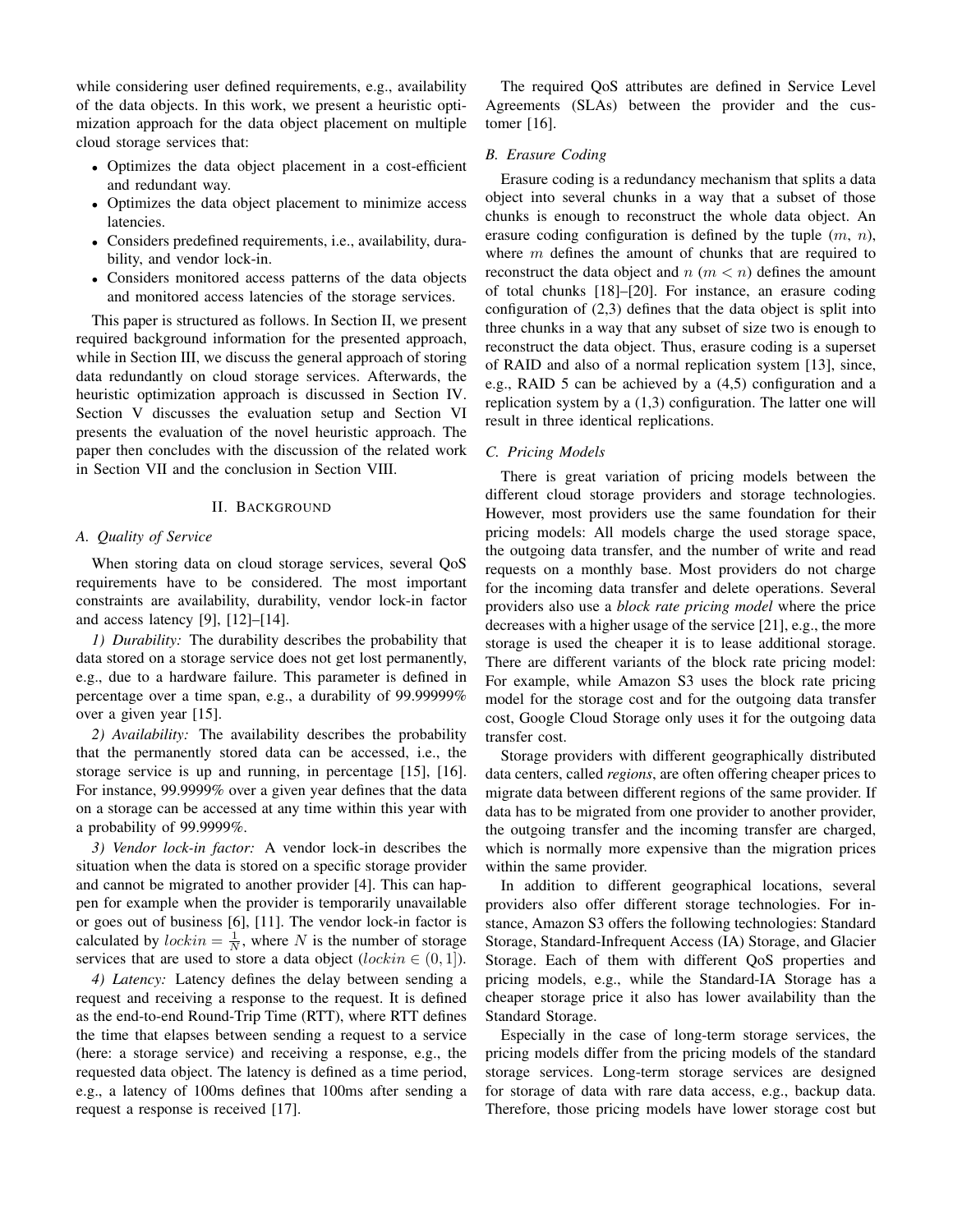TABLE I SLA ATTRIBUTE EXAMPLE, PORTED FROM [10]

|                     | File Name   Availability $(\%)$   Durability $(\%)$ |          | $\perp$ Vendor lock-in |
|---------------------|-----------------------------------------------------|----------|------------------------|
| image.png           | 99.8                                                | 99.999   | 0.4                    |
| backup.tar   $99.9$ |                                                     | 99.99999 | $\perp$ 0.5            |

higher access cost that may include additional data retrieval cost. Long-term storage services often define a *Billing Time Unit* (BTU) and a *Billing Storage Unit* (BSU). The BTU defines a minimum storage duration which is charged as soon as the storage is used. This means that as soon as a data object is stored on such a long-term storage, the whole BTU is charged, no matter if the data object is deleted before the BTU is over. The BSU defines the minimum size of a data object that is billed. If the data object is smaller than the BSU, the BSU is charged, despite the fact that only a part of the storage is used. For instance, the Amazon S3 Standard-IA Storage has a BSU of 128 KB and a BTU of 30 days.

# III. REDUNDANT DATA STORAGE IN THE CLOUD

The general idea of a redundant data storage in the cloud is the usage of several cloud storage services to store a data object in a redundant way in order to increase the availability and durability of the data object and to decrease the risk of vendor lock-in. In our former work [10], we presented an approach that uses several cloud storage services to store data objects in a cost-efficient and redundant way. The approach is based on a middleware, called CORA, between the customer and different cloud storage services. The middleware thereby manages the communication between the customer and the cloud storage services and optimizes the placement of the data objects on the storage services.

If a customer uploads a data object, the middleware splits up the data object into several chunks by the usage of erasure coding. Those chunks are then uploaded to different cloud storage services. Each chunk of a data object is stored on a separate storage service, where the amount of storage services is greater or equal to the maximal amount of chunks, to ensure that there are enough chunks left to reconstruct the data object if one storage service is unavailable.

To ensure a cost-efficient storage of the data objects and the fulfillment of the customer-defined SLAs, the middleware uses an optimization algorithm that optimizes the placement of the chunks. The SLA definition is done by the customer for each file. Table I shows an example definition for two data objects. The optimization algorithm uses monitored access pattern information of the chunks to optimize the placement of them. For instance, if a chunk is accessed very seldom, the optimization will select a long-term storage service to store the chunk. If the cost can be decreased by migrating one or more chunks, this will be done automatically by the middleware.

If a customer wants to download a data object, the middleware downloads the related chunks from the storage services and recreates the original data object, which is then sent back to the customer. To save cost, the middleware only downloads as many chunks as required to reconstruct the data object. For instance, for an erasure coding configuration of (2,3), only two chunks have to be downloaded to reconstruct the data object.

Furthermore, if the middleware detects the unavailability of a storage service, all chunks that are stored on this particular service are recreated and stored on another available storage service. This recreation is done by using the remaining available chunks. After the chunk is recreated, the optimization is used to find the best-fitting storage service for the recreated chunk to guarantee the fulfillment of the defined SLAs and to find a cost-efficient placement solution once again.

#### IV. DATA OBJECT PLACEMENT

In the following, a heuristic approach for the optimization of the data object placement on multiple cloud-based storage services is introduced.

Since the data object placement on multiple cloud-based storage services is an NP-complete problem [14], [22], we present in the work at hand a heuristic approach that aims at finding a cost- and latency-efficient solution in a reasonable amount of time. To decrease the cost, the algorithm uses monitored historical access pattern information of the data objects and for the access latency optimization the algorithm uses monitored historic access latency information.

The basic approach of the heuristic is built on two observations [23]:

- The biggest cost saving is achieved by migrating not or rarely used chunks from standard storage services to longterm storage services.
- For an erasure coding configuration  $(m, n)$ , only m chunks have to be downloaded to reconstruct a data object. Therefore, by storing m chunks on standard storage services and the remaining  $n - m$  chunks on long-term storage services, a cost saving can be achieved since the storage prices of long-term storage services are lower than the storage prices of standard storage services. However, long-term storage services have a higher download price in comparison to standard storage services. By choosing the cloud storage services with the cheapest download price for the  $m$  chunks, further cost savings can be achieved.

Those two observations are the basis for the heuristic approach for the placement optimization of the chunks. The heuristic is based on two algorithms, the first one is triggered by an upload of a data object (Algorithm 1) and the second one by a download of a data object (Algorithm 2). Both algorithms use ranking functions that create rankings of the storage services to find the best-fitting storage solution. The ranking of the storage services is done according to their pricing model and their access latency.

In the following, the ranking function as well as the algorithms will be explained in detail.

#### *A. Ranking Function*

In eq. (1) the cost ranking function, which creates a ranking value of a storage service according to its pricing model, is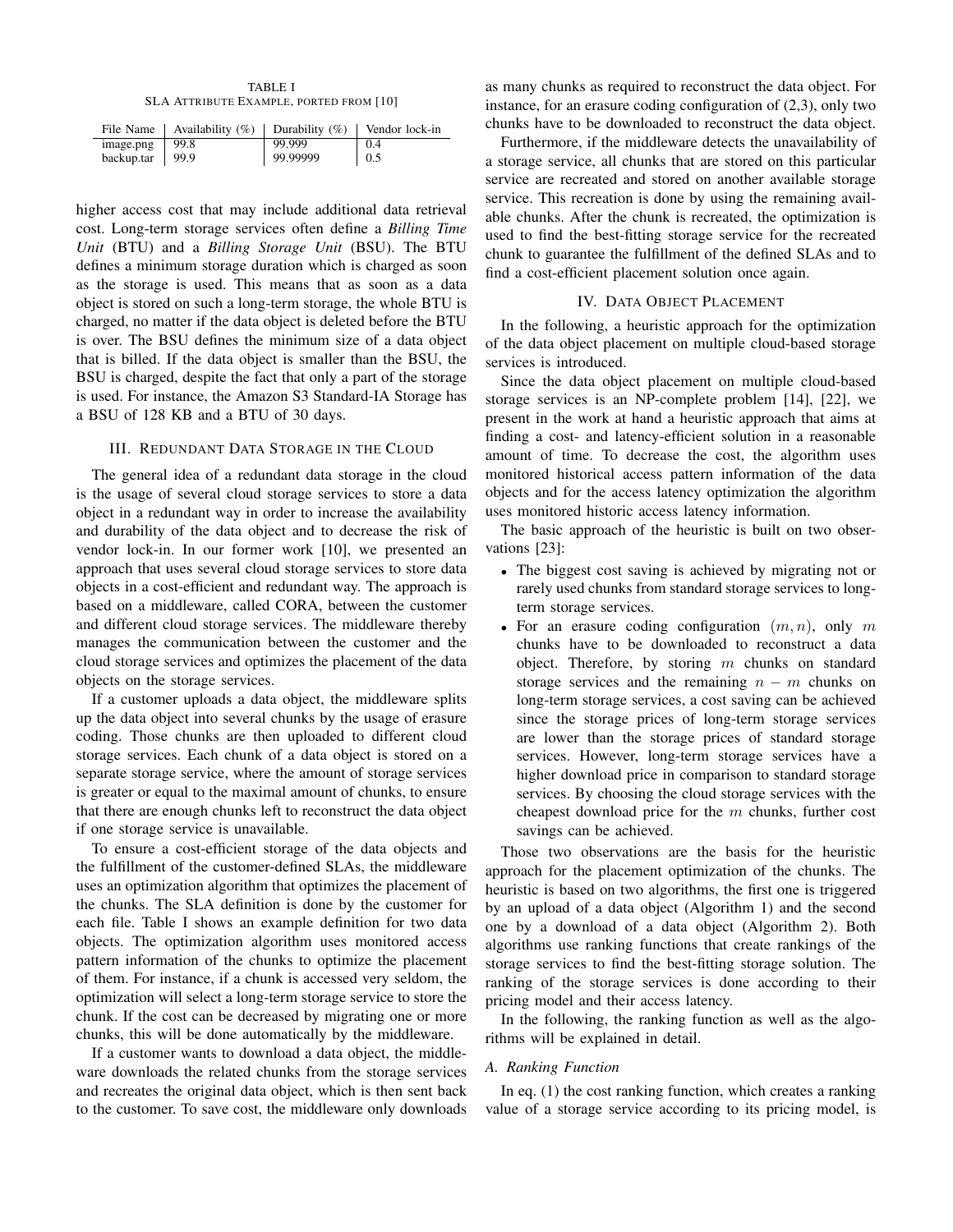shown. Furthermore, eq. (2) shows the ranking function that considers the pricing model and the monitored latency.

The result of eq.  $(1)$  is a ranking value of a storage service s by considering a chunk  $f$ . The idea of the ranking function is to calculate a ranking value according to the cost that would be charged if a data object was stored on a storage service for one hour and downloaded once. In the equation,  $\sigma_f$  returns the size of a chunk f. Furthermore,  $p_s^S$  returns the storage price of s,  $p_s^W$  and  $p_s^R$  return the write and read request prices of s,  $p_s^{T_{out}}$  returns the outgoing data transfer price, and  $p_s^{ret}$ the data retrieval price. Finally,  $h_f \in \{0, 1\}$  indicates if f is stored on a long-term storage service or not. If  $f$  is stored on a long-term storage service  $h_f = 1$ , otherwise  $h_f = 0$ .

$$
r_{s,f} = \sigma_f \cdot \frac{p_s^S}{30 \cdot 24} + p_s^W + p_s^R + \sigma_f \cdot (p_s^{T_{out}} + p_s^{ret} \cdot h_f) \tag{1}
$$

Equation (1) is composed of four subterms. The first subterm  $\sigma_f \cdot \frac{p_s^S}{30.24}$  calculates the price of storing a chunk f on a cloud storage service s for one hour. Since the storage prices are given on a monthly basis the price has to be divided by 30·24. Subsequently,  $p_s^W$  and  $p_s^R$  add the cost of one write and one read request to the calculation. Finally, the last subterm  $\sigma_f$ .  $(p_s^{T_{out}}+p_s^{ret} \cdot h_f)$  calculates the transfer cost for downloading the data object once. To facilitate the calculation of the ranking function to get a highly scalable solution, we neglect the block rate pricing model and always take the first step in the block rate pricing model.

In eq. (2), the cost ranking function is extended to also consider the latency for each storage service.

$$
r_{s,f}^L = r_{s,f} \cdot (1 + \alpha_{s,f}) \tag{2}
$$

The equation uses the already discussed cost ranking function  $r_{s,f}$  from eq. (1) and multiplies it with  $1 + \alpha_{s,f}$ . The subterm  $\alpha_{s,f} \in [0,1]$  is a weighted multiplier that returns high values for storage services with a high latency and low values for storage services with a low latency. Therefore, the resulting value will increase the result of  $r_{s,f}$  significantly for storage services with a high latency and increase it slightly if the service has a low latency.

#### *B. Placement Algorithms*

After discussing the ranking functions, the upload and download algorithms can be explained. Algorithm 1 shows the (pseudo-) code that is triggered each time an upload of a data object takes place. This algorithm takes care of finding the best-fitting storage services, according to the described ranking functions, for a new data object, respectively its chunks. Which ranking function is used depends on the requirements of the customer. If the data object placement should be optimized only by considering the cost, eq. (1) is used, if the latency also has to be considered, eq. (2) is used.

Since the access pattern is not known at the beginning, the best-fitting storage services are the cheapest standard storage services. However, as explained above by using an erasure coding configuration,  $m$  chunks are enough to reconstruct the data object. Algorithm 1 makes use of this characteristic and uploads in the beginning  $m$  chunks to standard storage services and the remaining  $n-m$  chunks to long-term storage services. The download algorithm will then only download the  $m$  chunks on the standard storage services as long as all of them are available. This approach helps us to decrease the cost already at the beginning, since most providers do not charge for incoming traffic.

In Algorithm 1, lines 3 and 4 use the ranking function to get a list of ranked standard and long-term storage services. In lines 5-7, the  $m$  best-fitting standard storage services are selected and stored in the set storages. In lines 8-10, the  $n-m$ best-fitting long-term storage services are selected and also stored in the set *storages*. Subsequently, in lines 11 and 12, all  $n$  chunks are assigned to the set  $placement$ . This results in an assignment of m chunks of the data object  $f$  to the standard storage services and the remaining  $n - m$  chunks assigned to the long-term storage services.

#### Algorithm 1 Upload Placement Function

**Input:** The data object  $f$  that should be uploaded **Output:** A list of chunk to storage service assignments

- 1: placement  $\leftarrow \emptyset$
- 2: storages  $\leftarrow \emptyset$
- 3: standardStorages  $\leftarrow$  rankedStandardStorages(f)
- 4:  $longTermStorage \leftarrow rankedLongTermStorage(f)$
- 5: for  $i \leftarrow 1$  to m do
- 6: storages.add(standardStorages[i])
- 7: end for
- 8: for  $i \leftarrow 1$  to  $n m$  do
- 9:  $storage.add(longTermStorage[i])$
- 10: end for
- 11: for  $i \leftarrow 1$  to n do
- 12:  $placent.add(store[i], f.chunks[i])$
- 13: end for
- 14: **return** placement

Algorithm 2 presents the algorithm that is triggered by the download of a data object. For a cost-efficient solution, our heuristic aims at optimizing the placement of unused data objects. The algorithm considers a data object as unused if it has not been downloaded for a predefined amount of time. The algorithm holds a list of all unused data objects in predefined time periods. After each time period, the placement of all unused data objects is optimized. Furthermore, to reduce the complexity of the algorithm, the update of the list of unused data objects is not done after each download but after predefined intervals.

In Algorithm 2, lines 2 and 3 are checking if the time between the last update of the unused data object list and the current time is greater than or equal to the predefined step interval called *stepInterval*. Following, lines 4-9 are checking, for all data objects, if they are used or unused. If they are unused, they are stored in the set unused. The resulting set of unused data objects of this iteration is then added to the set allUnusedObjects in line 10. Furthermore, the variables  $timePeriodCount$  and  $previousTime$  are updated in lines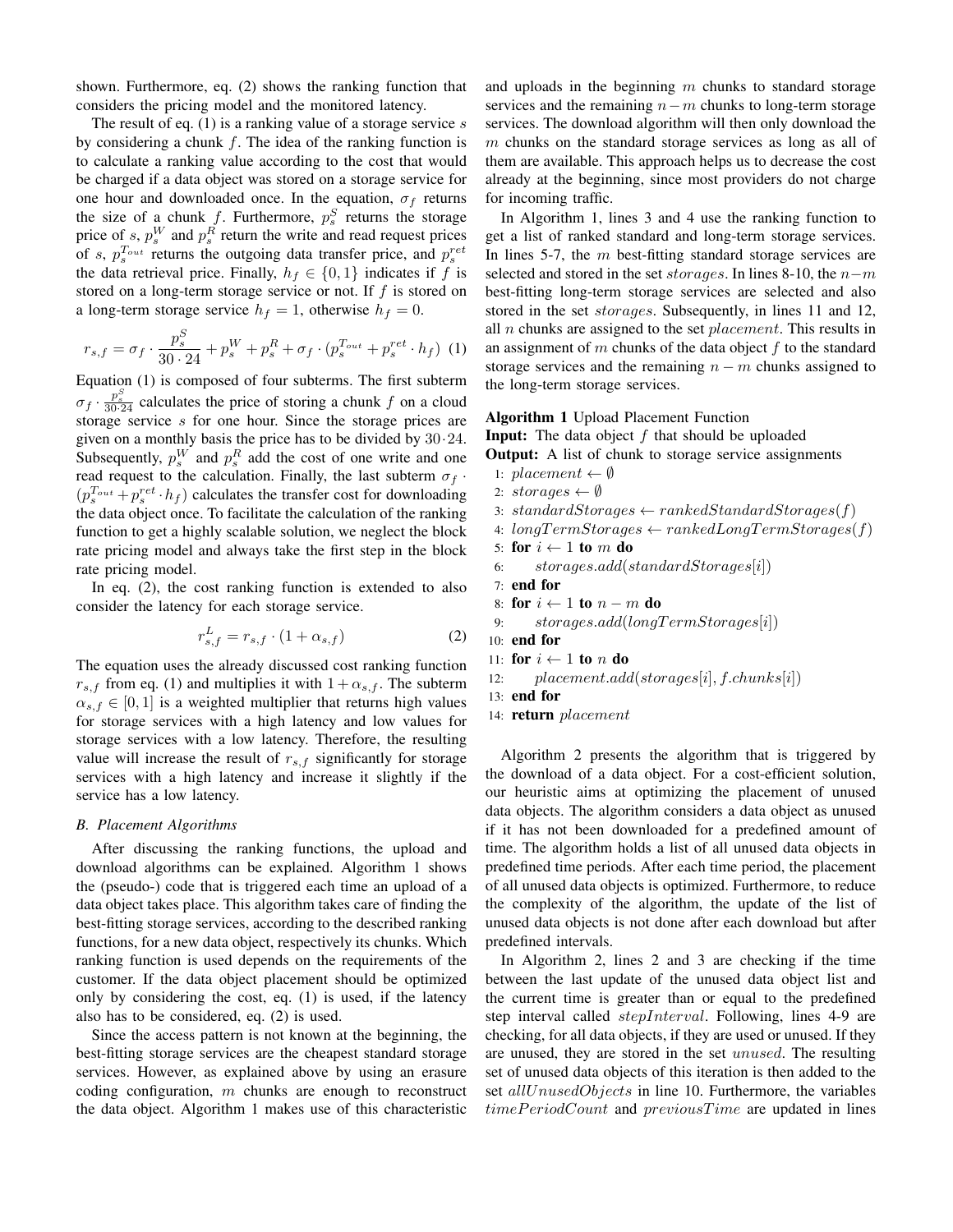11 and 12. If  $timePeriodCount \ge timePeriodThreshold$ is reached, an optimization of all unused data objects takes place, shown in line 14.

Lines 15-23 iterate through all unused data objects stored in allUnusedObjects. Following with an iteration of all chunks of the currently unused data object, shown in lines 16 and 17. Lines 18-21 are then checking if the current chunk is already stored on a long-term storage service or not. If it is not stored on a long-term storage service, the placement of the chunk is changed to a long-term storage service. Similar as in Algorithm 1, the best-fitting long-term storage service is determined by the ranking function. Finally,  $timePeriodCount$  and  $allUnusedObjects$  are reset (lines 24 and 25) and the new placement is returned (line 27).

Algorithm 2 Download Placement Function

```
Input: All data objects F
```
- Output: A list of chunk to storage service assignments for all unused data objects
- 1: placement  $\leftarrow \emptyset$

```
2: timeDiff \leftarrow currentTime - previousTime
```
3: if  $timeDiff \geq stepInterval$  then

```
4: unused \leftarrow \emptyset
```

```
5: for all f \in F do
```
6: **if** is  $Unused(f)$  then

```
7: unused.add(f)
```

```
8: end if
```

```
9: end for
```

```
10: \qquad all UnusedObjects.put(timePeriodCount, unused)
```

```
11: timePeriodCount \leftarrow timePeriodCount + 1
```

```
12: previousTime \leftarrow currentTime
```

```
13: end if
```

```
14: if timePeriodCount \ge timePeriodThreshold then
15: for all unused f in all past time periods do
16: for i \leftarrow 1 to n do
17: chunk \leftarrow fchunks[i]18: if currentStorage(chunk) is not long-term then
19: stor \leftarrow bestRankedLongTerm(charnk)20: placement.add(stor, chunk)
21: end if
22: end for
23: end for
24: timePeriodCount \leftarrow 025: allUnusedObjects \leftarrow \emptyset26: end if
27: return placement
```
The computational time of the update algorithm (Algorithm 1) mainly depends on the amount of chunks and the amount of standard and long-term storage services. Since our algorithm requires that the amount of storage services S is  $|S| \geq n$ , where n is the total amount of chunks of a data object, we know that  $rankedStandardStorage(f)$ and  $rankedLongTermStorage(f)$  together need equally or more iterations than lines 11-13 in Algorithm 1. This results in a complexity of  $O(|S|)$ . Since the amount of storage services

TABLE II EVALUATION STORAGE SERVICES

| Provider     | Region              | Storage Class           |
|--------------|---------------------|-------------------------|
| AWS S3       | US N. Virginia      | <b>Standard Storage</b> |
| AWS S3       | US N. Virginia      | Infrequent Access (IA)  |
| AWS S3       | US N. California    | <b>Standard Storage</b> |
| AWS S3       | <b>EU</b> Frankfurt | <b>Standard Storage</b> |
| AWS S3       | <b>EU</b> Frankfurt | Infrequent Access (IA)  |
| AWS S3       | Asia Pacific Tokyo  | Standard Storage        |
| AWS S3       | Sao Paulo           | <b>Standard Storage</b> |
| Google Cloud | Europe              | Standard Storage        |
| self-hosted  |                     | <b>Standard Storage</b> |
| self-hosted  |                     | Long-term Storage       |

has a small upper limit, also the complexity of the algorithm is small and does not increase if the amount of data objects increases.

The complexity of the download algorithm (Algorithm 2) mainly depends on lines 6-8 and lines 15-23. Lines 6-8 iterate through all stored data objects and check if they are unused. Lines 15-23 then iterate through all unused data objects of the last  $timePeriodThreshold$ . The resulting complexity is therefore O(max(|*data objects in allUnusedObjects*|, |F|).

## V. EVALUATION SETUP

In the following we discuss the evaluation setup, before we discuss the actual evaluation of the presented approach.

## *A. Prototype*

For the evaluation, we extended the middleware CORA, presented in our former work [10], with the heuristic optimization approach presented in the work at hand. The prototype triggers the heuristic optimization each time a data object is accessed.

#### *B. Storage Services*

For the evaluation, we use several real-world cloud storage systems. Table II provides an overview of the used cloud storage services, their providers and the chosen storage technology.

For the evaluation, we use the real-world pricing models from AWS S3<sup>4</sup> and Google Cloud Storage<sup>5</sup>. For the self-hosted Standard Storage, the pricing model of AWS S3 Frankfurt Standard Storage is used and for the self-hosted Long-term Storage, the one from AWS S3 Frankfurt IA is used.

## *C. Evaluation Data*

For the evaluation, we use a real-world access trace presented in [24]. This access trace contains data object' access traces on a cloud storage used by more than 1,000,000 users over a time period of 30 days.

For the evaluation, we extracted a dataset with 100,000 randomly selected data objects and one dataset with around 1,900 data objects. The data object usage of the larger dataset is as follows: 0.12% of the data objects are used more than 100 times over the 30 days, 0.29% are used more than 30 times

```
4https://aws.amazon.com/s3/pricing/
```

```
5https://cloud.google.com/storage/pricing
```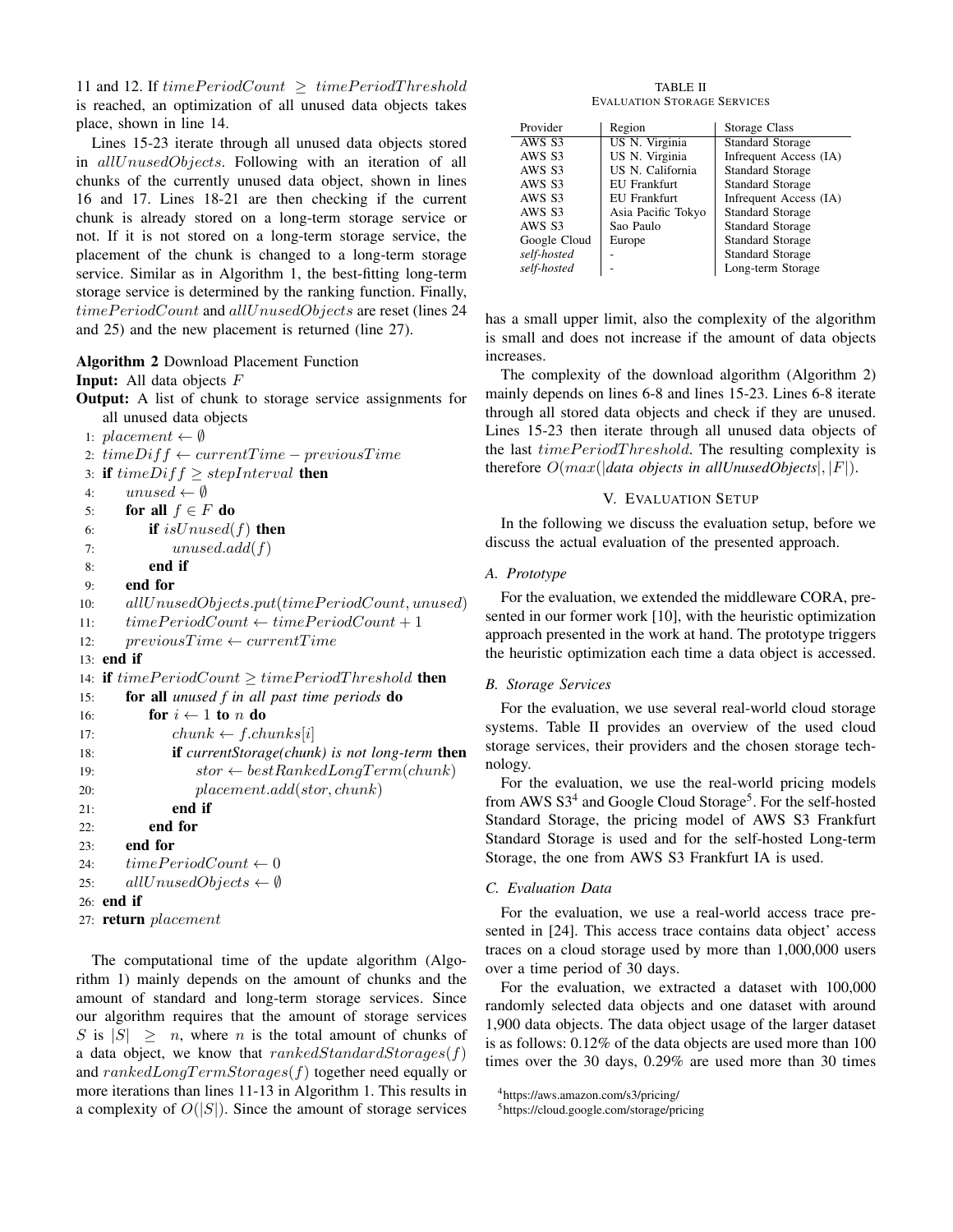

Fig. 1. Measured upload and download times from Vienna and Tokyo to different AWS S3 cloud storage service regions.

and less than 100 times during this time and the remaining objects are used less than 30 times. The data object usage of the smaller dataset is as follows: 31% of the data objects are used more than 100 times, 0.7% are used more than 30 times and less than 100 times and the remaining objects are used less than 30 times.

Beside the normal data object' access, the trace also contains three DDOS attacks. Since we are only considering normal usage of a cloud storage service, we did not include data objects that are used during those attacks.

As SLAs for the data objects, we define for each of them a durability of 99.9999999%, an availability of 99.99% and a vendor lock-in factor of 0.5.

### *D. Cloud Service Upload and Download Times Measurement*

To be able to evaluate the latency consideration functionality of our optimization approach together with the dataset discussed above, we measured different download and upload times upfront. During the evaluation we use these measured times to simulate the required upload and download of the chunks. For a better analysis of the approach, we measured the upload and download times from two different geographically distributed locations, Vienna and Tokyo, to different AWS S3 cloud storage service regions around the world. For the measurement, we issued several read and write requests of differently sized data objects and measured the total execution time for every request. Figure 1 shows the measured results from Vienna and Tokyo to the different cloud storage services. We repeated these measurements 12 times at different times of the day and week. In the evaluation, we use the average upload and download time for each storage region. For the Google Cloud storage service, we use the measured times for AWS S3 Frankfurt. The same is also used for the self-hosted storage service except for the case when the evaluation is done from Vienna. In this case we set the times to nearly 0.

# *E. Evaluation Process*

In each evaluation, we iterate through the dataset and perform the recorded operations (upload, download, and update).

Furthermore, we use the entire 30 days for each evaluation and the full storage service set presented in Section V-B. The BTUs of the long-term storage services and the billing period of all storage services are set to one week. The history time step interval is set to 12 hours. Each history time step contains the amount of access operations in this time period. This setting already provided good results in our previous works [10] and [23]. The variable  $timePeriodThreshold$  is set to 10, since this value provided the best results in different testing scenarios.

To analyze the performance of our optimization approach, in terms of time and memory consumption, we log for each optimization the required duration and the metadata size.

#### *F. Baseline*

For the baseline, we use the same dataset but disable the optimization. Instead, a fixed storage service set that is equally used to store the data objects, is utilized. This simulates the usage of the cloud storage services without an optimization. The fixed storage service set contains the cheapest three standard storage services: AWS S3 US Northern Virginia, AWS S3 EU Frankfurt and the self-hosted.

## VI. EVALUATION SCENARIOS

In the following, we evaluate our approach by evaluating the cost optimization approach in Section VI-A, and the latency consideration optimization in Section VI-B.

## *A. Cost Optimization Evaluation*

In this evaluation scenario, we evaluate the behavior of our approach with a large amount of data objects against the baseline. This evaluation scenario uses the dataset with 100,000 data objects. We evaluate the behavior with different erasure coding configurations, namely (2,3), (2,4), and (3,4).

*Evaluation Hypothesis:* At the beginning of the evaluation, the heuristic uploads all chunks of the data objects to the best-ranked standard storage services and the best-ranked longterm storage services, according to the ranking function from Section IV-A. How many chunks are stored on standard storage services and how many on long-term storage services is defined by the erasure coding configuration, as described in Section IV-B. The upload to long-term storage services will immediately increase the cost, due to the accrued BTU cost.

After the initial upload, the cost of the heuristic optimization rises slower than the baseline cost, due to the already charged BTU cost, which has the consequence that no additional storage cost are charged. After a while the heuristic optimization will migrate unused chunks from standard to long-term storage services. This will increase the cost due to the BTU and the migration. However, as a consequence the heuristic optimization cost will rise slower than the baseline. After some time, the cost of the heuristic optimization will be lower than the baseline and will stay lower.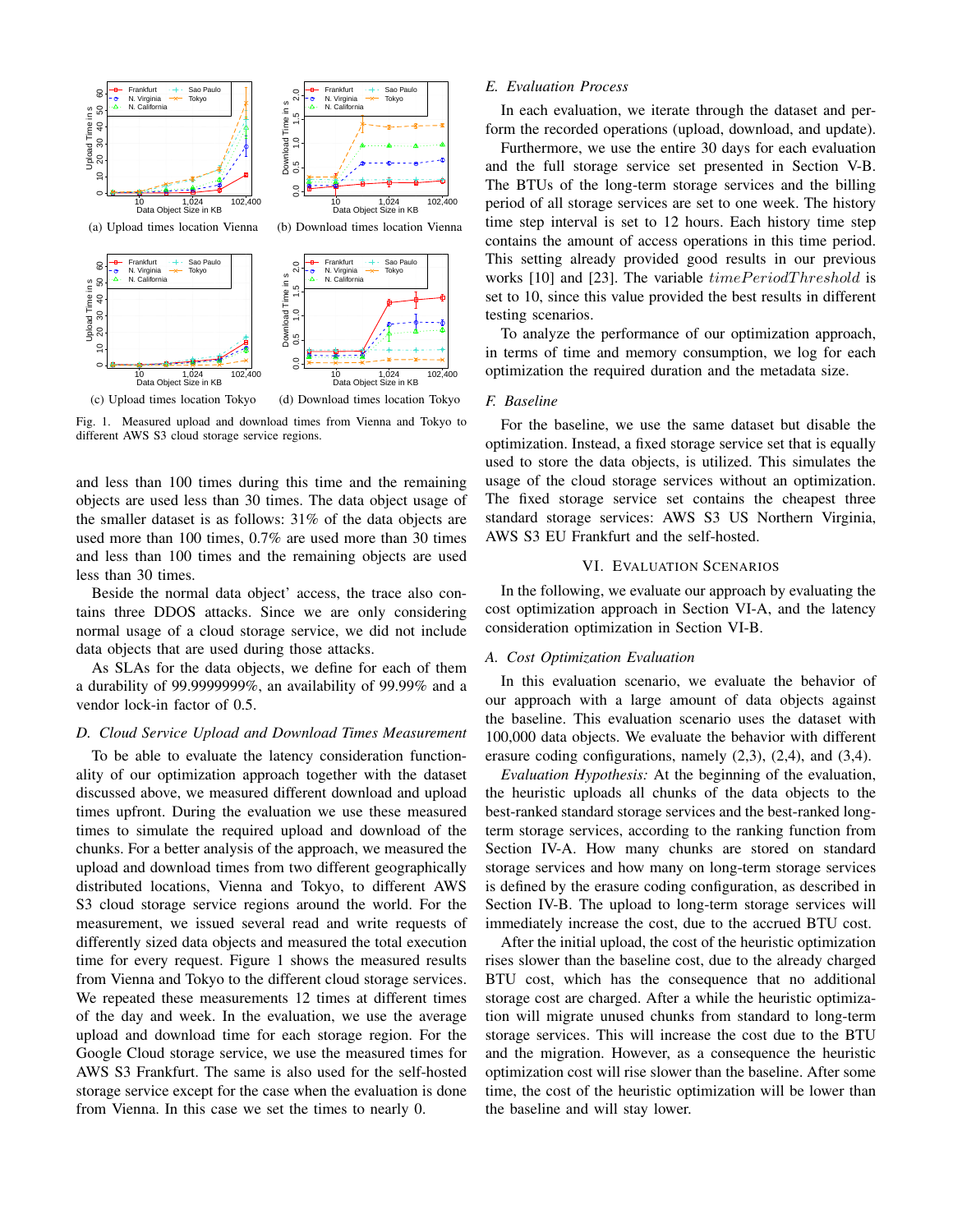

Fig. 2. Cost optimization evaluation results.

*Evaluation Execution:* Figure 2a shows the cumulative cost of the heuristic optimizations and the baseline. Figure 2b shows the chunk distribution on the different storage services during the (2,3) erasure coding configuration evaluation.

As shown in Figure 2a, at the beginning of the evaluation all three heuristic optimization evaluations have higher cost than the baseline due to the additional BTU cost of the longterm storage services. Furthermore, it can be observed that the erasure coding configuration (2,4) has the highest cost and the configuration (3,4) the lowest cost at the beginning. This is due to the fact that the  $(2,4)$  configuration uploads two chunks to long-term storage services, which charge twice as many on BTU cost than for the (3,4) configuration where only one chunk is uploaded to a long-term storage service. Besides, it can be observed that the evaluation with a (2,3) configuration has a higher initial cost than the one with a (3,4) configuration. This is because the (2,3) configuration results in bigger chunks than the (3,4) configuration and, therefore, higher BTU cost are charged. This chunk distribution can also be seen in Figure 2b where the chunks are stored on standard storage services (e.g., AWS S3 Frankfurt) as well as on longterm storage services (e.g., AWS S3 Northern Virginia IA).

After the initial upload, it can be seen in Figure 2a that the cost of the heuristic optimization evaluations rise slower than the baseline, since no additional cost for the long-term storage services are charged as long as the BTU is not over. It can also be seen that after some time the  $(3,4)$  and  $(2,3)$  configuration already achieve a cost saving in comparison to the baseline.

After 100 h, the heuristic approach migrates all unused data objects from standard to long-term storage services. This again increases the cost for the heuristic optimization evaluations due to the additional BTU cost. However, this results in a slower rise of the cost in comparison to the baseline. The migration can also be observed in Figure 2b.

Finally, in Figure 2a it can be seen that after 210 h all three heuristic evaluations have lower cost than the baseline and stay lower for the rest of the evaluation.

In summary, we are able to save 25% of cumulative cost with a  $(2,3)$  erasure coding configuration,  $14\%$  with a  $(2,4)$ configuration, and 30% with a (3,4) configuration.

#### *B. Latency Optimization Evaluation*

In this evaluation, we analyze the latency consideration behavior of our optimization approach. For this, we execute three different evaluations and compare them to the baseline.



(a) Data object chunk distribution (location Vienna).



(location Vienna). (c) Data object chunk distribution (location Tokyo).

Fig. 3. Latency optimization evaluation results.

In the first evaluation, we evaluate our approach based on the location of Vienna and in the second we evaluate the approach based on the location of Tokyo. Furthermore, the third evaluation run is done with only cost optimization and deactivated latency optimization. This evaluation uses the smaller dataset and as an erasure coding configuration we use a (2,3) configuration for all evaluations.

*Evaluation Hypothesis:* Similar to the cost optimization evaluation (Section VI-A), at the beginning of the evaluation the cost will be higher than for the baseline due to the storage of chunks on long-term storage services. However, due to the different locations of the evaluation (Vienna and Tokyo) the optimization chooses different storage locations, e.g., for the evaluation from Vienna it is expected that the self-hosted, the AWS S3 Frankfurt and the Google storage service are chosen since those storage services are all near Vienna.

Similar to the cost optimization evaluation, after some time the heuristic optimization evaluation will migrate unused chunks to long-term storage services, which will result in a cost saving in comparison to the baseline after some time.

*Evaluation Execution:* Figure 3a shows the cumulative cost of the heuristic optimization evaluation with latency consideration, of the heuristic optimization evaluation without latency consideration and of the baseline. Figure 3b shows the chunk distribution on the different storage services during the latency consideration evaluation from Vienna and Figure 3c shows the chunk distribution during the evaluation from Tokyo.

In Figure 3a, a cost increase can be observed already at the beginning of the evaluation due to the BTU of the used long-term storage services. However, as long as the BTU is not over, no additional cost for those chunks are charged and, therefore, the cost of the heuristic approaches rise slower than for the baseline. This chunk upload can also be observed in Figure 3b and Figure 3c.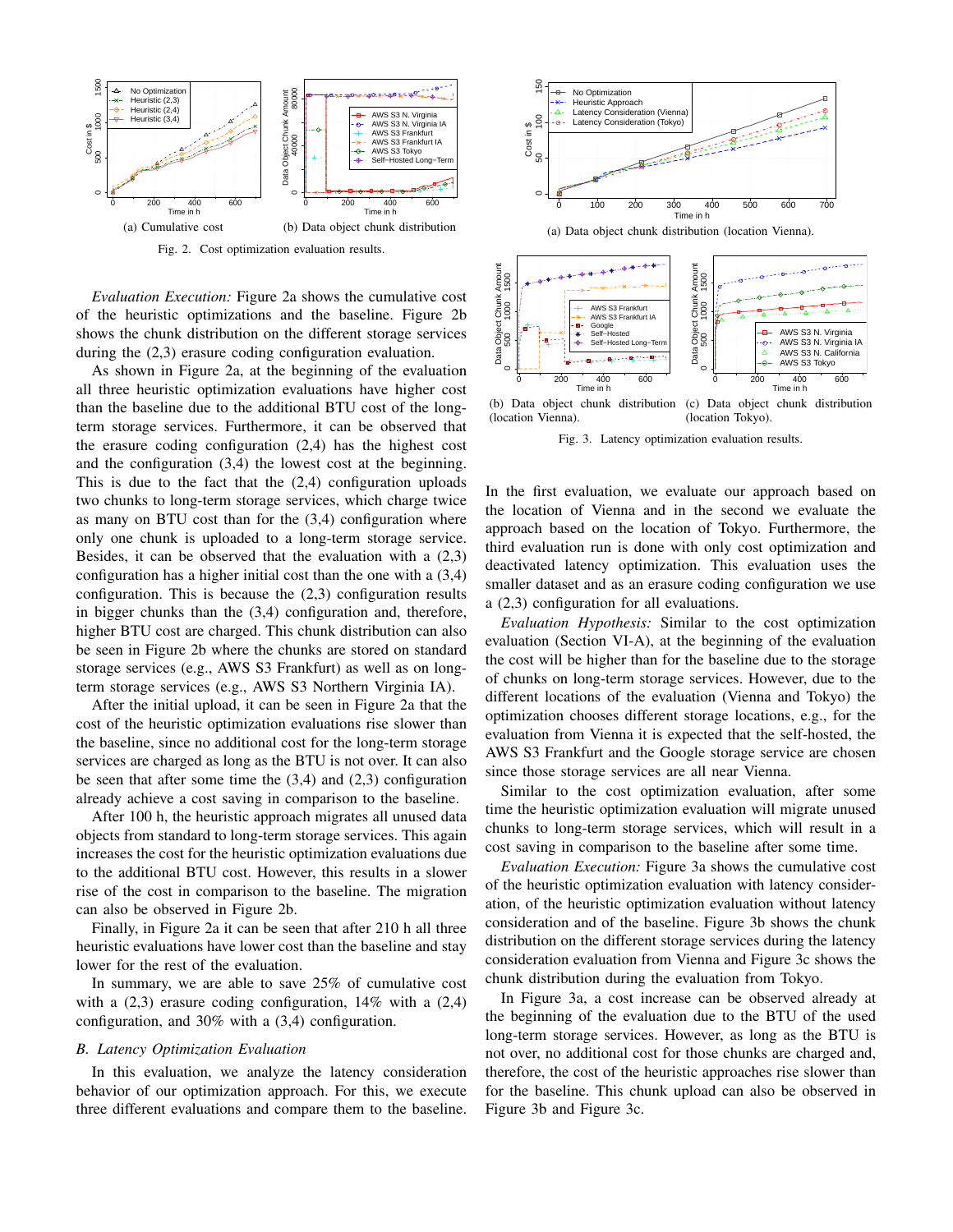

Fig. 4. Upload and download times of the latency consideration approach based on the location of Vienna and Tokyo.

After 100 h, it can be observed in Figure 3a and in Figure 3b that a migration of unused chunks from standard to long-term storage services, in case of the evaluation from Vienna, takes place. Also during the evaluation without latency consideration, a migration of unused chunks can be observed in Figure 3a. However, as can be seen in Figure 3c, during the evaluation from Tokyo no chunks are migrated. This is due to the combination of cost and latency consideration of the optimization approach. The best-ranked long-term storage service in respect of cost and latency is AWS S3 Northern Virginia IA. All other long-term storage services have a higher latency and the cost saving is not big enough to compensate this. Since all data objects already have a chunk stored on AWS S3 Northern Virginia IA, no more chunks are migrated to this storage service to not violate the vendor lock-in factor defined in the SLAs.

After 150 h, it can be seen in Figure 3a that from this point in time all heuristic evaluations have a lower cost than the baseline. In Figure 3b, it can be further observed that a second migration of unused chunks from standard to long-term storage services takes place after 220 h.

In summary, we are able to save 12% of the cumulative cost with the latency consideration evaluation based on Tokyo, in comparison to the baseline, and 20% with the latency consideration evaluation based on Vienna. Compared to the heuristic without latency consideration, the latency consideration evaluation based on Vienna has a cost increase of 11% and the one based on Tokyo an increase of 19%.

Figure 4 shows the upload and download times of the data objects for the latency consideration evaluations based on Vienna and Tokyo in comparison to the execution without latency consideration. As can be seen in both graphs, the upload and download times of the latency consideration evaluations are lower than for the heuristic evaluation without latency consideration. In case of the execution from location Vienna, the average upload time is 48% faster and the average download time is 69% faster than for the evaluation without latency consideration. For the evaluation with location in Tokyo, the average upload time is 26% faster and the average download time is 46% faster in comparison to the execution without latency consideration.

### *C. Performance Assessment*

*Duration:* Table III shows the average optimization durations of all evaluations. As can be seen, our heuristic approach needs on average 4.8ms for the optimization of the data object placement during the cost optimization evaluation from Section VI-A. In case of the latency consideration evaluation from Section VI-B, it can be seen that without latency consideration the duration is not noticeable. For the evaluation with latency consideration a slight increase can be observed. However, with an average duration of 0.41ms it is negligible.

*Metadata:* Our heuristic approach uses the monitored access information of the last BTU of each chunk. For the cost optimization evaluation from Section VI-A with the (2,3) configuration the size of this metadata aggregates to 865MB and for the (2,4) and (3,4) configuration to 1.18GB. The additional size in the latter case is due to the additional chunk for each data object. For the latency consideration evaluation the metadata aggregates to 16MB.

#### VII. RELATED WORK

In our previous work, we formulated the data object placement problem for a local optimization [10] and a global optimization approach [23]. In addition, we present a global optimization heuristic based on data object classification in [23]. In comparison to our previous work, the heuristic approach presented in this work aims at a high scalability with short optimization durations that can be used for a large amount of data objects. Furthermore, the optimization approaches in [10] and [23] do not include latency considerations.

Besides our own work [10], [23], the work of Papaioannou et al. [14], Abu-Libdeh et al. [9], Zhang et al. [4] and Bermbach et al. [25] are worth mentioning. For a detailed description of them, we refer to [10] and [23].

Despite the importance of latency for cloud storage services, relatively little research has been done in this field. In this respect the work of Wu et al. [26] has to be mentioned. The authors present a storage system, called SPANStore that offers a cost-efficient storage solution on multiple cloud storage services that also considers latencies. In comparison to our own work, SPANStore uses full replication instead of erasure coding, which increases the needed storage drastically. Furthermore, SPANStore does not take long-term storage services and possible block rate pricing models into account.

#### VIII. CONCLUSION

Using multiple cloud storage services to store data objects in a redundant way is an obvious choice in order to avoid vendor lock-in and to get a high availability and durability of the